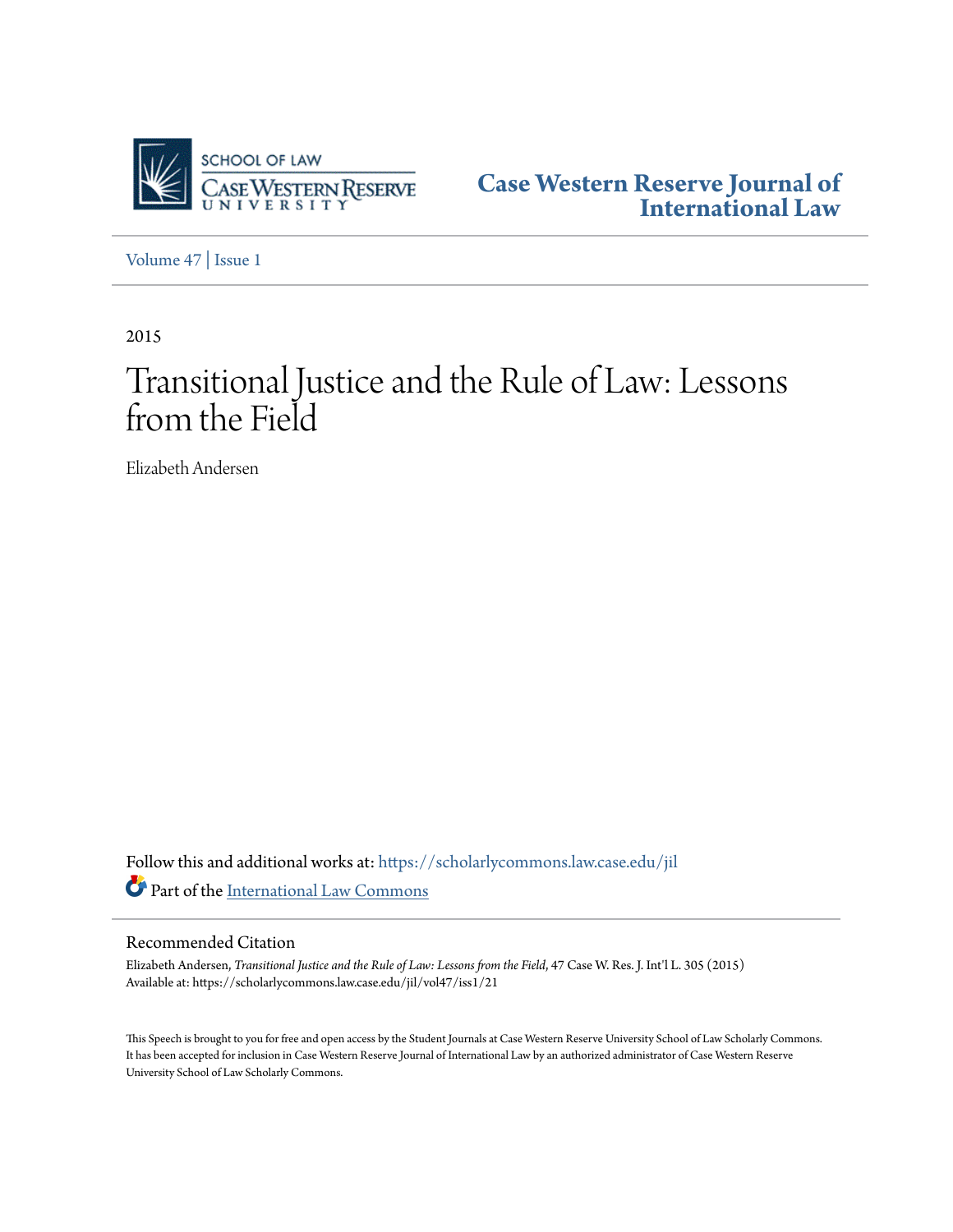# Transitional Justice and the Rule of Law: Lessons From the **FIELD**

*Elizabeth Andersen*[1](#page-1-0)

*Thank you very much for that kind introduction. It's a great treat to be back here at the Cox Center and Case Western University Law School, where I've had the pleasure of participating in a number of wonderful conferences on international legal issues over the years.* 

*I'm honored to receive the center's Humanitarian Award, but I must admit that my experience and insights into international humanitarian issues have been gained on the backs of others, colleagues at the ICTY, Human Rights Watch, ABA CEELI and now ABA ROLI, who are on the front lines of the development and implementation of international humanitarian norms. I am grateful for the opportunities I've had to be a part of that work and to learn from them. Let me hasten to add, however, that the thoughts I'm going to share with you today are my own, I suspect some of my colleagues, present or former, would disagree vehemently with them. And I trust it goes without saying that I certainly would not pretend to speak on behalf of the nearly 400,000 lawyers of the ABA! Pity the person who endeavors to do so!*

#### I. The Relationship between Transitional Justice and the Rule of Law, as Concepts and Areas of Practice.

I'd like to focus my remarks today on the relationship between transitional justice and rule of law, as concepts, and as fields of scholarship and practice; to propose a re-conceptualization of transitional justice in rule of law terms; and draw some lessons for the rule of law field about what such a reconceptualization means for how we do transitional justice.

Over the past two decades, these two fields--transitional justice and rule of law development--have advanced significantly in both theory and practice. Transitional justice has seen the development of numerous models and approaches and come to encompass everything from traditional criminal procedures in the form of international courts and tribunals and hybrid and special courts to expansive

<span id="page-1-0"></span><sup>1.</sup> Associate Executive Director, American Bar Association; Director, American Bar Association Rule of Law Initiative. The views expressed in this essay are the author's in her private capacity and do not represent those of the American Bar Association.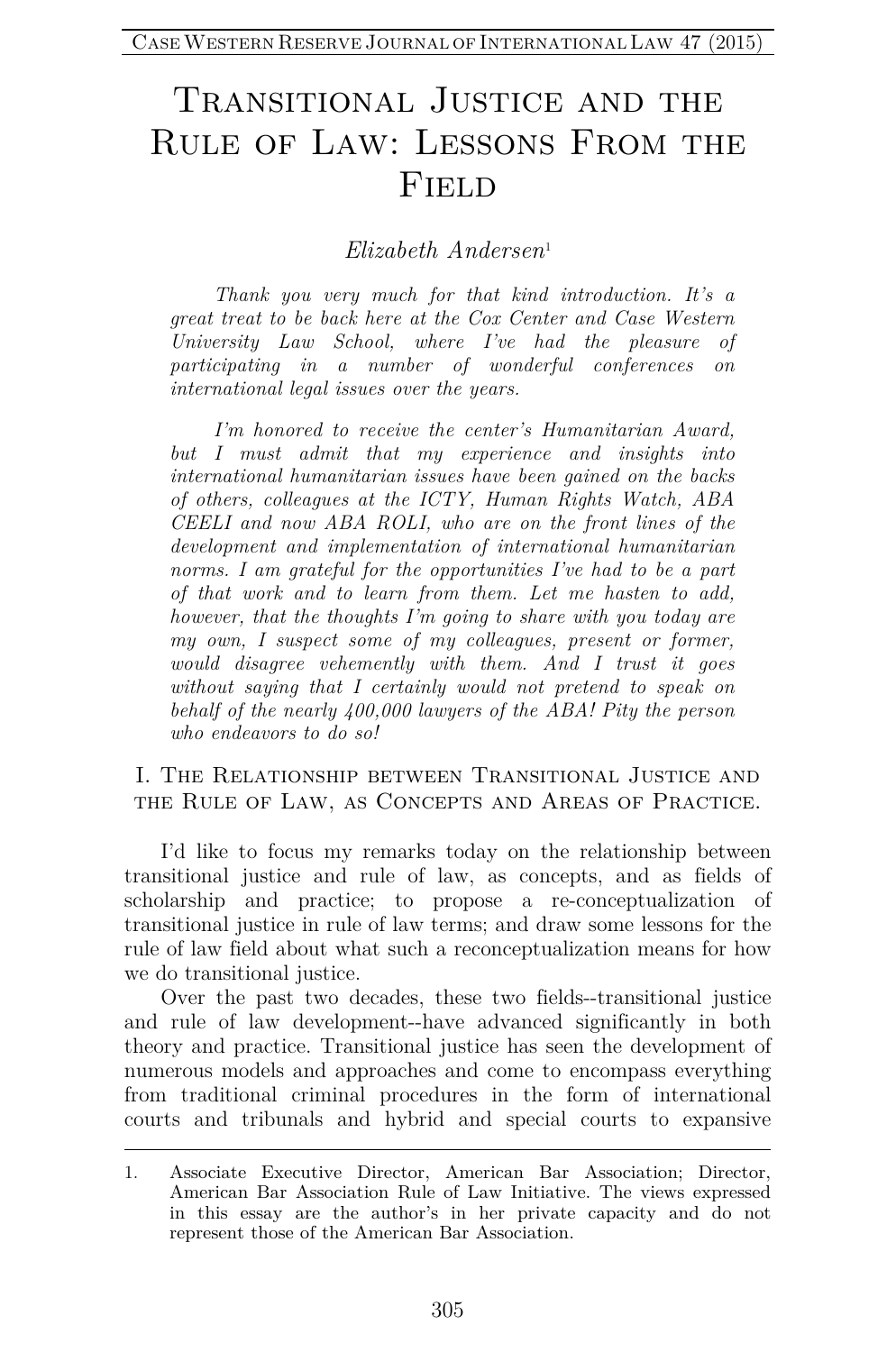programs of lustration, reparation, truth and reconciliation, and commemoration.[2](#page-2-0)

Over the same period, the modern era of rule of law development, launched in the aftermath of the fall of the Berlin Wall, has similarly yielded a wide array of tools and an increasingly sophisticated appreciation of the levers of change in this complex arena, and its importance to achieving other development and international policy goals. There's some healthy academic debate about the definition of the rule of law,[3](#page-2-1) but for my purposes today and for reasons that will become apparent, I would like to embrace an expansive version, encompassing both the laws, institutions, and procedures that ensure transparent, effective and accountable governance and the substantive human rights norms that ensure that that governance is accessible, fair and equitable. Rule of law development programs include ambitious legislative and institutional reform and capacity building efforts, court administration and automation initiatives, and judicial and prosecutorial training, all aimed at expanding the "supply" side of justice, as well as civil society support, human rights litigation and advocacy, public education, know-your-rights media campaigns, and the like, aimed at building "demand" for justice.<sup>[4](#page-2-2)</sup>

Billions of dollars are spent on transitional justice and rule of law each year, with significant potential synergies between these fields. In the early 1990s, when transitional justice meant a court in The Hague and rule of law development assistance referred to a training program in the host country, there seemed little relationship between the two, other than perhaps a competition for scarce foreign assistance resources.[5](#page-2-3) Today, however, transitional justice focuses on building national prosecutorial and judicial capacity—indeed, the field prioritizes these solutions under the International Criminal Court's complementarity regime--putting it squarely in the rule of law development business. And as both the rule of law and transitional justice fields embrace rights-based approaches, seek to empower victims, and devise "bottom-up" solutions, these efforts are—or should be—closely intertwined.

- <span id="page-2-0"></span>2*. See generally Transitional Justice*, U.N. RULE OF LAW, http://www. unrol.org/article.aspx?article\_id=29 (last visited Apr. 20, 2015) (describing the various forms of transitional justice sanctioned by the United Nations).
- <span id="page-2-1"></span>3*. See* William Schabas, Int'l Law Prof., Middlesex Univ., Paper Presented at the Annual Meeting of the Japanese Society of International Law: Transitional Justice and the Norms of International Law 3 (Oct. 8, 2011).
- <span id="page-2-2"></span>4*. See* U.N. Sec. Council, *The Rule of Law and Transitional Justice in Conflict and Post-Conflict Societies: Rep. of the Secretary-General*, ¶ 9– 16, U.N. Doc. S/2011/634 (Oct. 12, 2011), *available at* http://www. unrol.org/files/S\_2011\_634EN.pdf.
- <span id="page-2-3"></span>5*. See id.* at 29–32.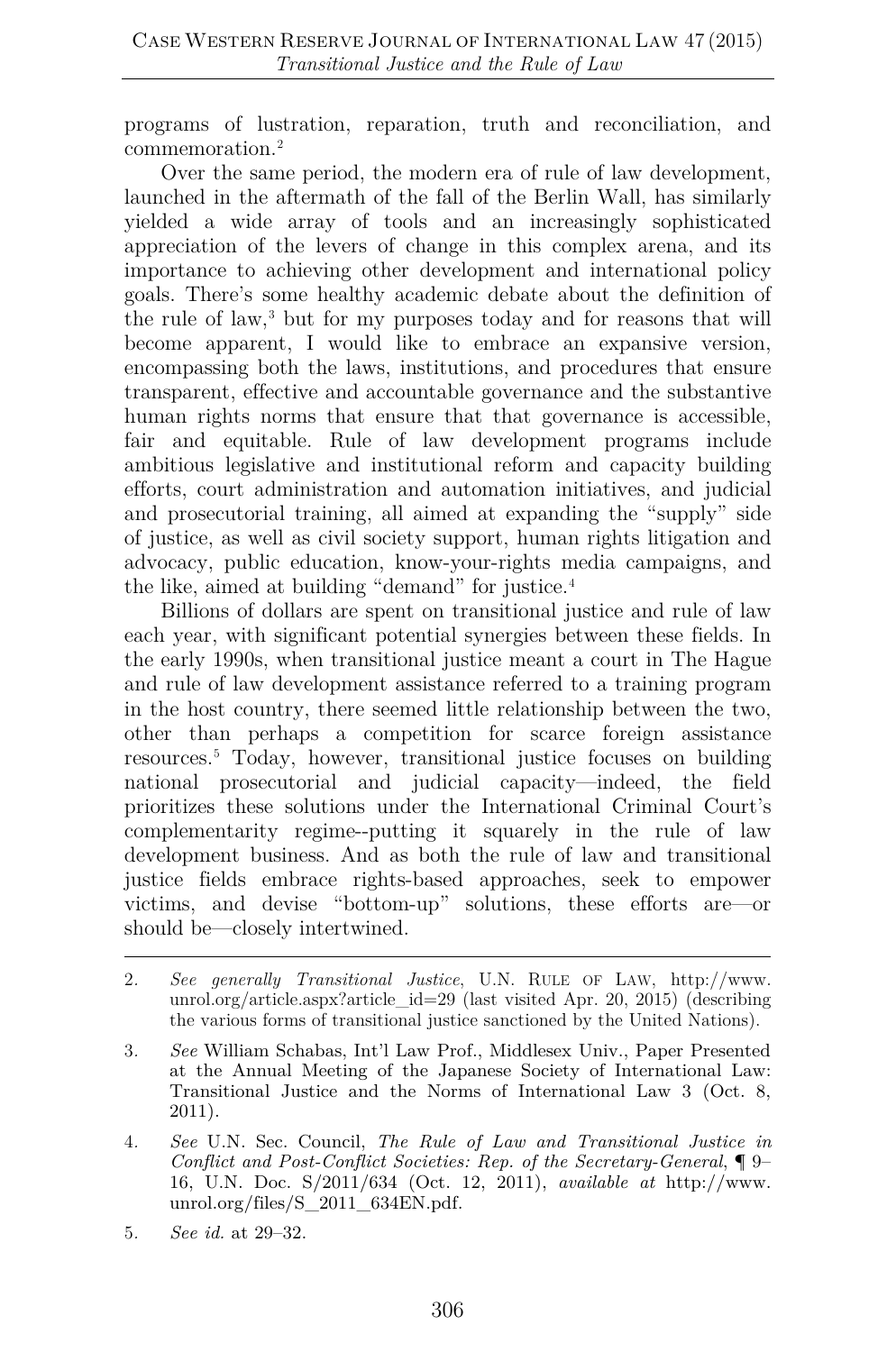But for the most part, these are considered two distinct fields, in both theory and practice. The reasons for this disconnect are multifold, including the fact that the two fields stem from traditionally distinct fields of scholarship and practice—transitional justice being the realm of lawyers, especially international human rights lawyers; and rule of law development being the province of a mix of development experts, political scientists, and comparative law experts. And in more practical terms on the ground, there are often real or perceived conflicts over prioritization, sequencing, and resources for transitional justice and rule of law initiatives.

In an aside in a 2013 article, leading scholars of transitional justice, Kathryn Sikkink and Hun Joon Kim, summarized the prevailing view as follows:

"Although better quality rule of law is neither a necessary nor a sufficient condition for transitional justice, developments in the rule of law have contributed to transitional justice, and the success of some transitional justice measures may in turn enhance the rule of law."[6](#page-3-0)

So, to paraphrase, there's a loose but not essential association between the two. We pursue justice, and we pursue rule of law, and sometimes, maybe coincidentally, if we're really good or lucky, they reinforce one another.

Really?! If that's the case, and I fear that, more often than not, it is, then there's something seriously wrong with the way we're thinking and doing both transitional justice and rule of law. What, after all, are we transitioning to, with these justice efforts, if not rule of law? Shouldn't we be doing that consciously and intentionally?

I'm with UN Secretary-General Ban Ki-Moon, who concluded in his 2011 Report on "The Rule of Law and Transitional Justice in Conflict and Post-Conflict Societies," that "[t]hough linkages between transitional justice processes and institutional capacity-building have been strengthened...greater commitments to integrate our approaches are required going forward."[7](#page-3-1)

<span id="page-3-0"></span><sup>6.</sup> Kathryn Sikkink & Hun Joon Kim, *The Justice Cascade: The Origins and Effectiveness of Prosecutions of Human Rights Violations*, 9 ANN. REV. L. SOC. SCI. 269, 271 (2013).

<span id="page-3-1"></span><sup>7</sup>*. See* U.N. Sec. Council, *supra* note 3, at ¶ 20.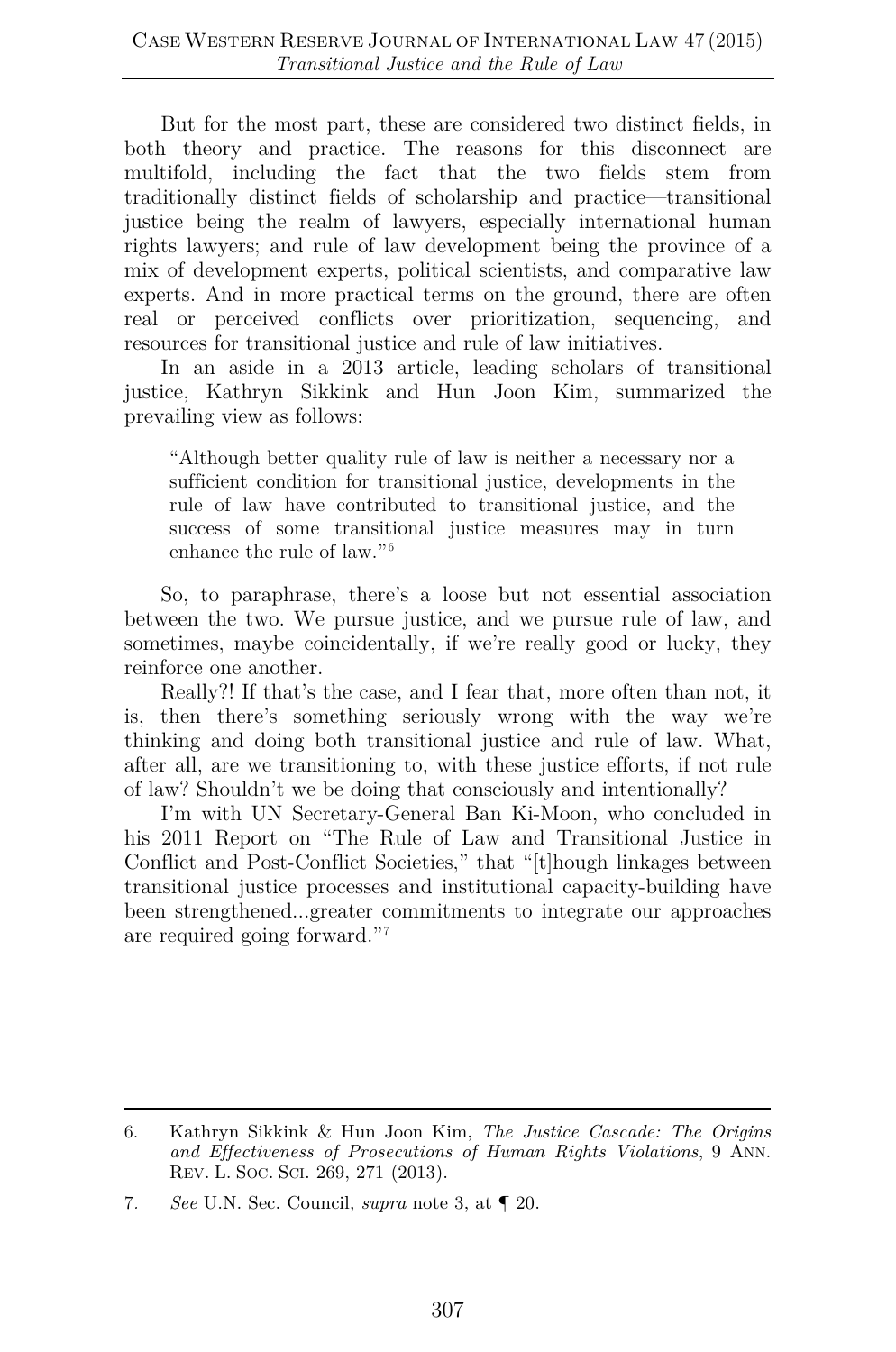# II. The Purpose of Transitional Justice: Re-Establishing the Rule of Law

Indeed, the idea that I'd like to advance here today is that we should conceive of transitional justice as a rule of law project, that is, we should design, sequence, and pursue transitional justice to advance the rule of law. Rather than justice as the principal goal, in this conception, it is a means to an end, the rule of law. Or, to put it another way, I would suggest an expansive understanding of transitional justice in which the re-establishment of rule of law *is* justice.

I appreciate that—coming from the director of the Rule of Law Initiative—this may sound self-serving, like a case of *where you sit is where you stand*. But, I think that re-conceptualizing transitional justice in terms of its rule of law impacts makes moral and ethical sense and brings welcome clarity of purpose to the transitional justice field. Let me explain why.

One of the challenges encountered in any transitional justice effort is identifying and clarifying its goals and designing processes and projects that can fulfil those goals. In the politically charged and complex environments in which transitional justice unfolds, there are often many varied goals articulated by different stakeholders in the process, with no clear prioritization among them. The goal of transitional justice can be varyingly or simultaneously identified as peace, reconciliation and social cohesion, retribution, punishment, restitution, reparation, truth-telling, vindication, validation, deterrence, prevention, reform, and development.[8](#page-4-0) What the goal is may affect the transitional justice mechanism; what you do to achieve retribution may be very different from what you do to achieve reparation or reconciliation, not to mention the elusive truth. In some cases, different transitional justice tools can be deployed simultaneously to achieve these varied goals, but in others, they may be in conflict, or limited resources may simply require prioritization of strategies to achieve one goal over another.<sup>[9](#page-4-1)</sup>

How should the transitional justice field make these choices? I would like to suggest that reframing the principal goal of transitional justice as establishing (or re-establishing) the rule of law can help sort through, prioritize, and reconcile these sometimes competing demands.

This approach takes as its starting point the idea that prevention is prioritized among all the possible goals for transitional justice,

<span id="page-4-1"></span>9*. Id.*

<span id="page-4-0"></span><sup>8</sup>*. See, e.g.*, Schabas, *supra* note 2, at 4–5.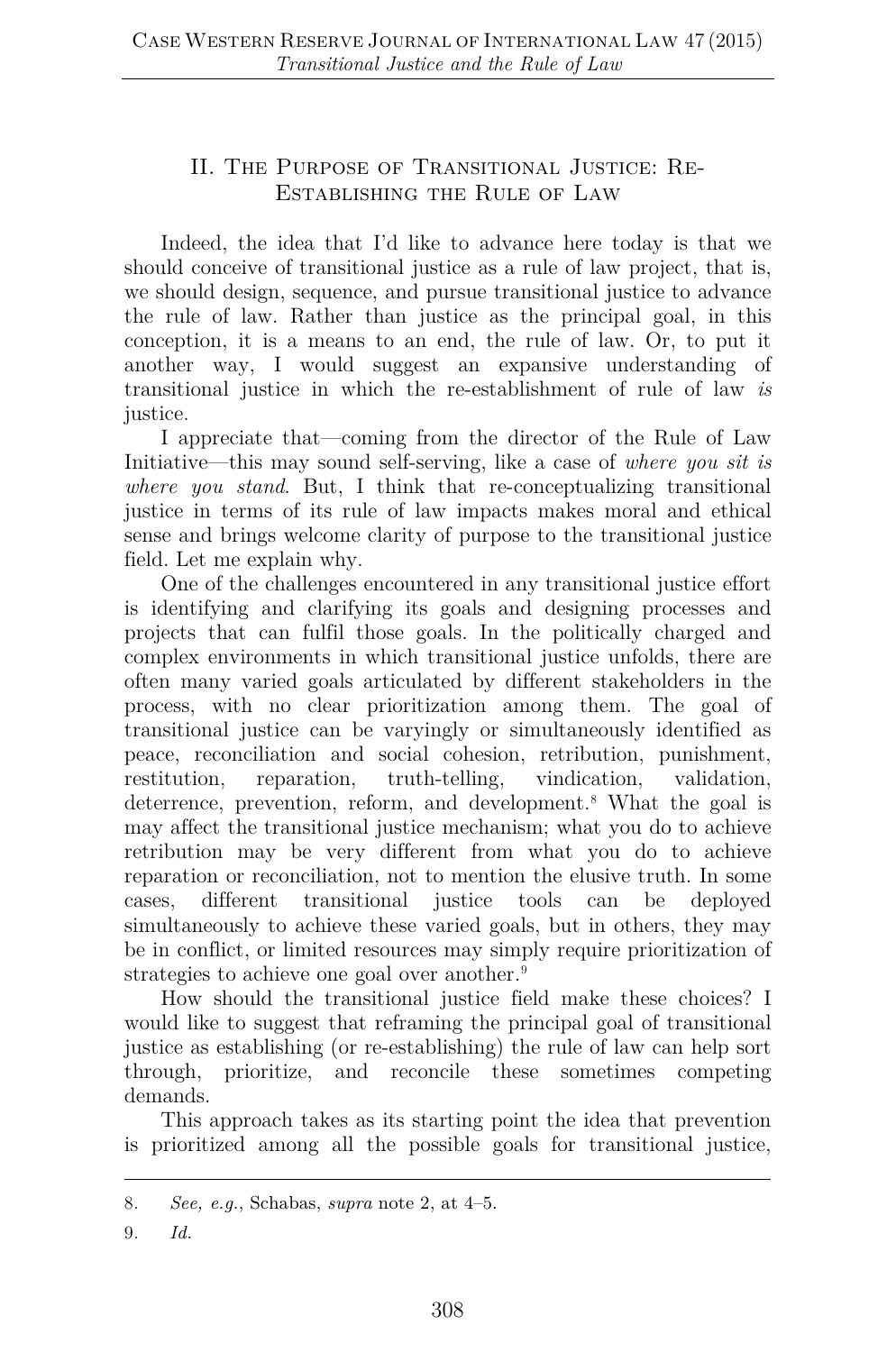positing that the principal goal for transitional justice interventions should be non-recurrence, to guarantee *never again*. And this approach also assumes that the most effective prevention strategy is a well-developed rule of law, defined broadly to encompass not just effective and efficient justice sector institutions, but also guarantees of basic human rights such as due process, fairness, and equality, and indicia of good governance such as transparency and accountability of governmental institutions.

Why do I think this is appropriate? Well, actually, most of the other purposes of transitional justice have at their root, prevention or non-recurrence. Some have important ancillary or independent benefits, for example for victims.[10](#page-5-0) But without wanting to dishonor victims, I think the morally defensible choice as between a measure that serves victims and one that prevents future victimization is the latter. And we know that rule of law states are more effective at preventing atrocities, by providing a check on abusive state power and offering legal and peaceful means of addressing the kinds of grievances and conflicts that give rise to atrocities.

Reframing the purpose of transitional justice as re-establishing the rule of law provides a framework for choosing among transitional justice approaches and processes that is both principled and flexible, accommodating context-specific transitional justice solutions that contemporary research shows are most effective. In one context, reestablishing the rule of law might require vetting and lustration of security forces responsible for past abuses and prone to future violations. In another, truth-telling or reparations processes that help re-establish a broad-based rule of law culture may be in order. Prosecutions are justified on the contribution they make to the rule of law over the long term, rather than short-term or particularized interests, such as retribution. The role of victims too is defined with an eye to the requirements of re-establishing the rule of law. For example, this approach might favor processes and mechanisms that reach victimized populations broadly--re-establishing widespread confidence in and appreciation for the rule of law--over robust individual victim participation in individual criminal prosecutions that, while important to particular victims, may have limited rule of law impacts.

Such an approach would begin with an assessment of the rule of law context, the gaps in the rule of law that permitted atrocities to take place, and the critical elements of rule of law required to prevent them in the future. These assessments could take advantage of best practices in rule of law development assistance, including

<span id="page-5-0"></span><sup>10.</sup> This mechanism is usually through a commission of inquiry or a truth and reconciliation commission. *See* U.N. Sec. Council, *supra* note 3, at ¶ 23.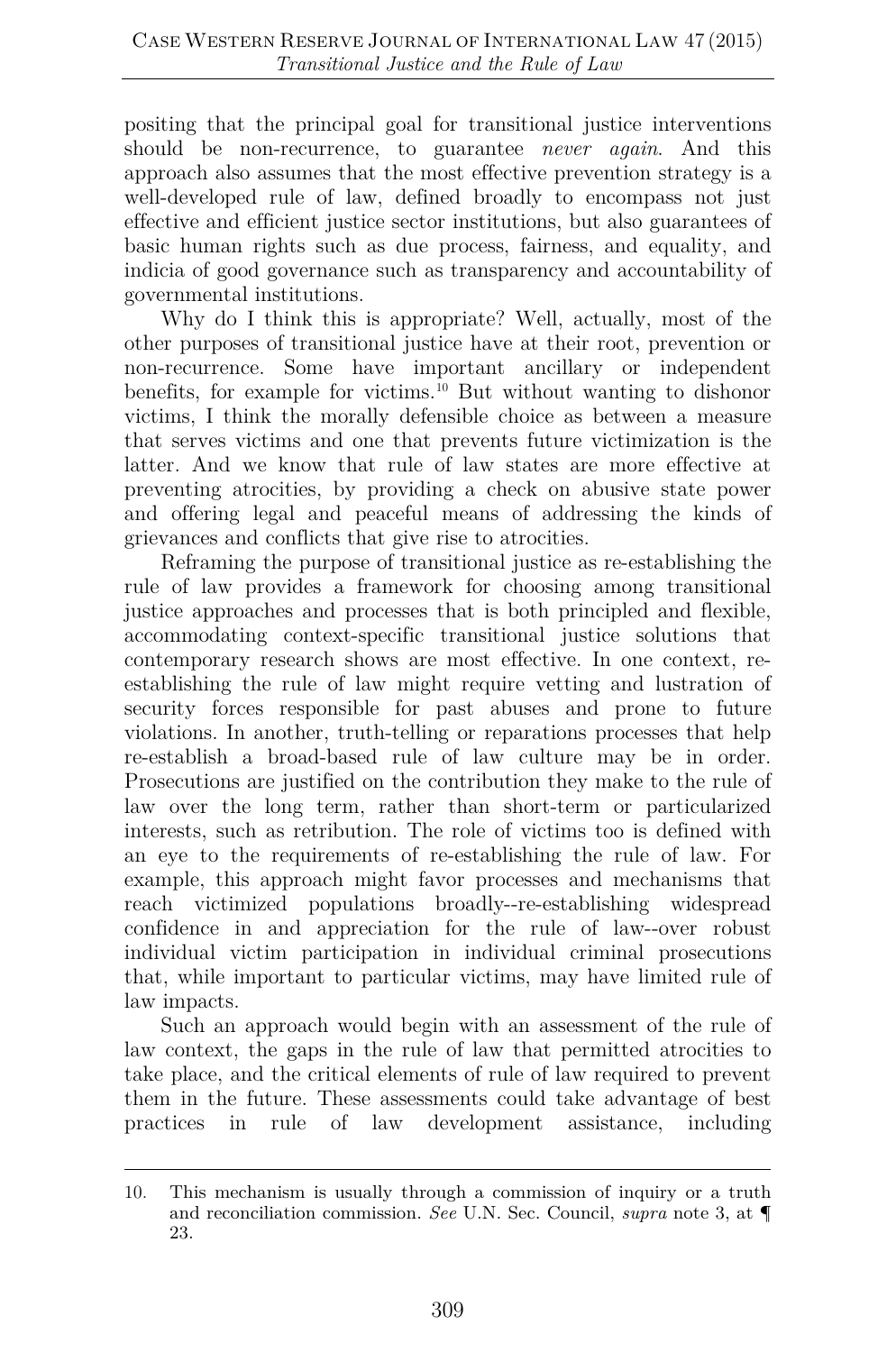participatory research in affected communities, local ownership of program design, sustainability guarantees, and plans for monitoring and evaluating the intervention. In each case, design of the transitional justice response would be part of and consistent with a comprehensive assessment of the elements required to re-establish the rule of law.

Which transitional justice tools are used and how they are sequenced, designed, and deployed would hinge on their contribution to building the rule of law in the particular transitional society. A rule-of-law-based approach puts the emphasis on *transition* rather than *justice*, or rather, privileges justice that has transitional impact on the longer-term rule of law over *justice*—in the traditional judicial process sense of the word—simply for justice's sake.

Such an orientation brings much needed clarity of purpose to transitional justice initiatives. And it promises the efficient and effective use of scarce resources for justice interventions, training these resources on interventions most likely to have a significant longterm impact, and intentionally taking advantage of important synergies between transitional justice mechanisms and the development of rule of law.

## III. Implications of a Rule of Law Approach to Transitional Justice.

Let me elaborate the implications of a rule of law approach to transitional justice, with some particular examples from the field. What does a rule of law approach to transitional justice mean in practice? What do we know about effective rule of law development and in particular the effects of different kinds of transitional justice on rule of law that this reorientation would bring to bear? What lessons are there from the rule of law field that can inform a rule of law approach to transitional justice?

As you begin to think about transitional justice in rule of law terms, your focus changes, different elements of a transitional justice strategy become more important, including some that might be considered optional when designing transitional justice processes with a purely justice frame but become critically important if the central goal is re-establishing the rule of law in a transitional society. Let me highlight a few of these.

## *A. Modeling the Rule of Law in Transitional Justice Processes*

It would seem obvious and uncontroversial to insist that transitional justice initiatives adhere to fundamental principles of legality, procedural fairness, and even-handed and non-discriminatory application of the law, in short, that they model the rule of law for transitional societies. Certainly if the principal goal of the process is to re-establish the rule of law, this becomes essential. Yet, time and again, throughout the past twenty years of transitional justice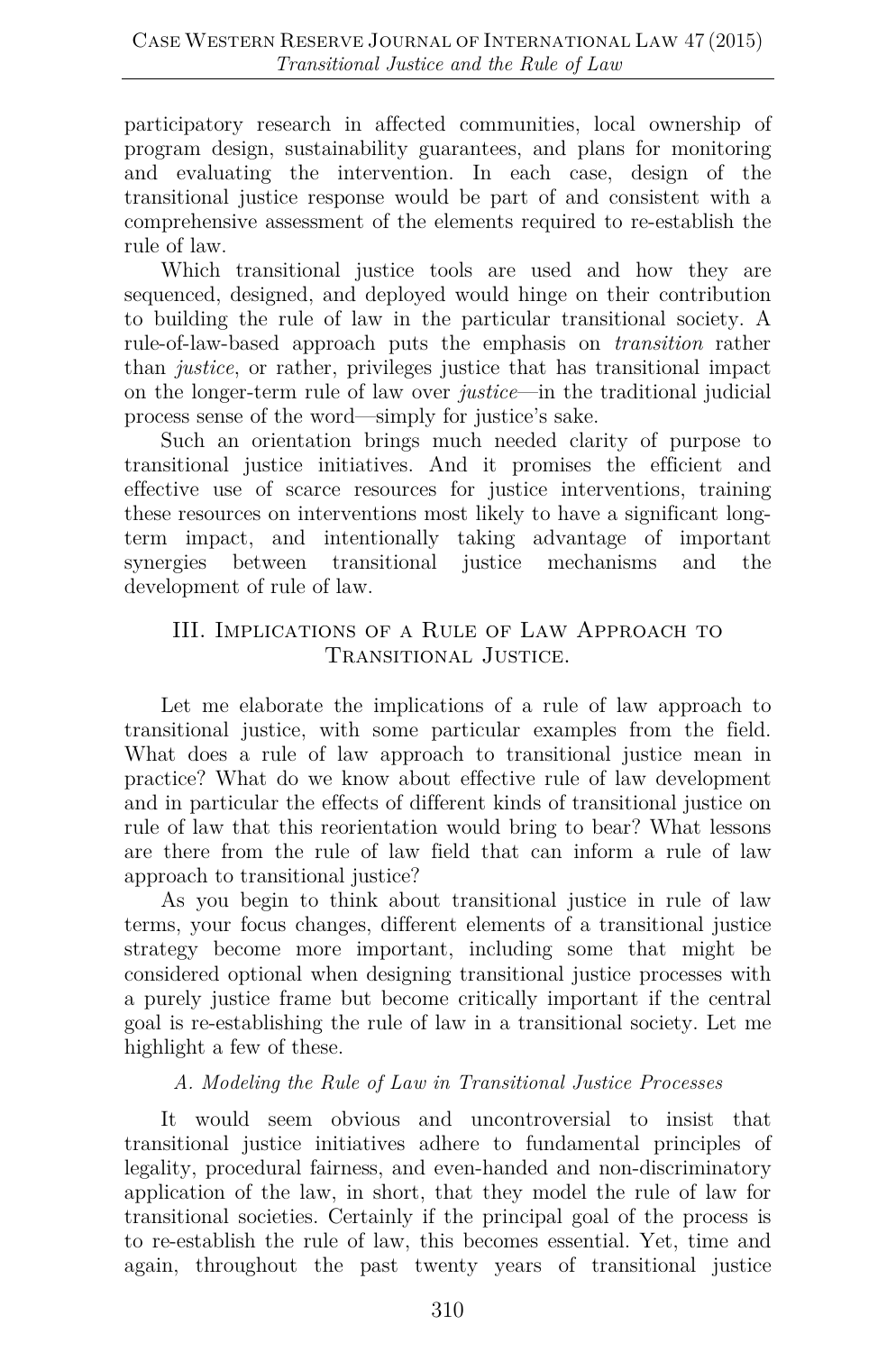experimentation, policy-makers, prosecutors, and judges focused narrowly on a justice imperative have cut corners in ways that have seriously eroded the rule of law in post-conflict settings. Rule of law lapses—such as the prolonged detention of alleged perpetrators without charge in Cambodia,<sup>11</sup> the one-sided "victors' justice" in Rwanda,[12](#page-7-1) or impunity enjoyed by Indonesian military leaders for crimes committed in Timor-Leste[13](#page-7-2)—can be rationalized as unfortunate but necessary compromises in service of a higher goal of justice, at least in the short term. The counter-factual is of course difficult to prove, and only time will tell, but such short-cuts certainly undermine the legitimacy and impact of transitional justice, and may have long term deleterious rule of law and human rights implications.

A rule of law approach to transitional justice eschews such shortcuts and requires even-handed accountability and careful respect for certain fundamental procedural rights, even, or maybe especially, outside of formal legal proceedings, in truth-seeking or other consultative processes. Special care should be taken to ensure the process is accessible to marginalized populations. Efforts to engage local affected communities in transitional justice process design are salutary, but should be carefully pursued to avoid reinforcing traditional power structures or discrimination against or exclusion of disadvantaged groups.

Work that the ABA ROLI has done recently in Guinea<sup>14</sup> and Mali<sup>[15](#page-7-4)</sup> to facilitate local input into transitional justice processes has underscored the importance and difficulty of ensuring such participation and inclusion. Special effort is necessary to ensure the participation of women and other traditionally marginalized populations, insisting on their representation, or taking the process to them, to places where it is accessible, where their participation is acceptable.

- <span id="page-7-0"></span>11*. See, e.g.*, U.S. STATE DEP'T, COUNTRY REPORTS ON HUMAN RIGHTS PRACTICES FOR 2013: CAMBODIA 1, 6 (2013), *available at* http:// www.state.gov/documents/organization/220395.pdf.
- <span id="page-7-1"></span>12*. See, e.g.*, *Rwanda: Tribunal Risks Supporting "Victor's Justice*,*"* HUM. RTS. WATCH (Jun. 1, 2009), http://www.hrw.org/ news/2009/06/01/ rwanda-tribunal-risks-supporting-victor-s-justice.
- <span id="page-7-2"></span>13*. See, e.g.*, INT'L CTR. FOR TRANSITIONAL JUST., IMPUNITY IN TIMOR-LESTE: CAN THE SERIOUS CRIMES INVESTIGATION TEAM MAKE A DIFFERENCE? 4 (Jun. 2010), *available at* https://www.ictj.org/ sites/ default/files/ICTJ-TimorLeste-Investigation-Team-2010-English.pdf.
- <span id="page-7-3"></span>14*. See Guinea*, AM. BAR. ASS'N RULE OF LAW INITIATIVE, http:// www.americanbar.org/advocacy/rule\_of\_law/where\_we\_work/africa/g uinea.html (last visited Apr. 20, 2015).
- <span id="page-7-4"></span>15*. See Mali*, AM. BAR ASS'N RULE OF LAW INITIATIVE, http:// www.americanbar.org/advocacy/rule\_of\_law/where\_we\_work/africa/ mali.html (last visited Apr. 20, 2015).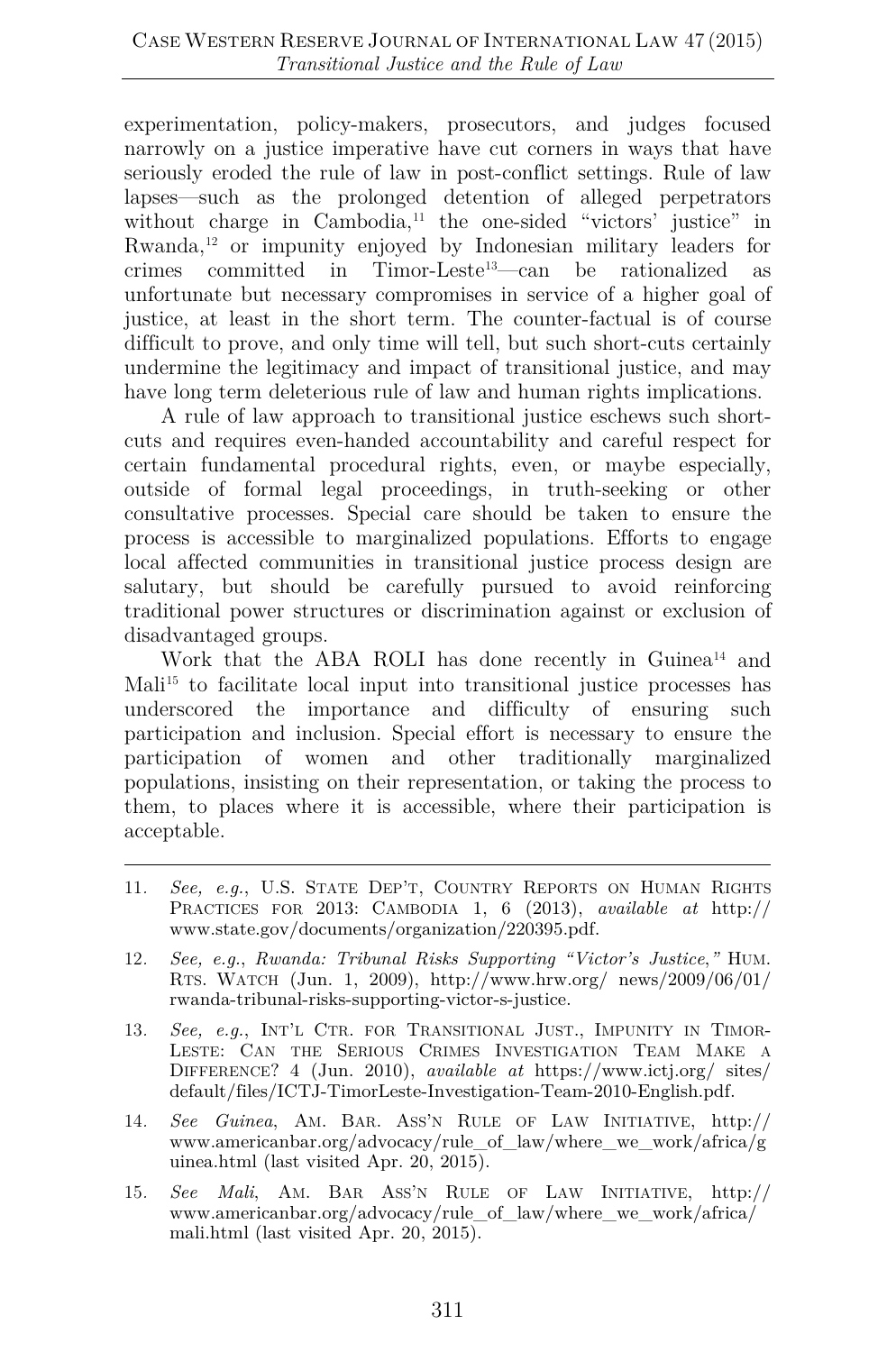What we begin to see and appreciate when we take a rule of law approach to transitional justice is that the process itself may be as important as the outcome. Traditional judicial transitional justice approaches focus—perhaps excessively—on the outcome, the verdict, the sentence; with clear winners and losers; the rule of law on one side, and violence, oppression, atrocity on the other.<sup>16</sup> Widening our focus, to encompass the process, and to make the most of it, can help ensure that rule of law is always the winner, whatever the verdict or outcome. To ensure that the rule of law is always the winner is to demand rule of law in the transitional justice process, to make that process transformative of existing practice, norms, and power structures. Thus, for example, in Mali, where ABA ROLI is working with local partners to use the religious justice mechanism known as recourse to the Cadi (or Islamic judge)—a widely recognized local practice—it is critically important to introduce new attributes guaranteeing equity, fairness, predictability to that process, lest it reinforce problems or lay groundwork for revenge and new atrocities.

The transitional justice process is a critical opportunity to re-set the public's expectations of and confidence in the rule of law. Failure to seize this opportunity, and worse, reinforcing skepticism about the rule of law or sowing seeds of grievance and injustice through an imbalanced or procedurally flawed transitional justice process, can set the transition back by years. To summarize, the first critical lesson for a rule of law approach to transitional justice is the importance of modelling rule of law in transitional justice processes.

#### *B. Localizing Justice*

A second important aspect of rule-of-law-based approaches to transitional justice is their engagement with, relevance for, and longterm contribution to the affected community. This was a lesson learned early in the history of the *ad hoc* tribunals for Yugoslavia and Rwanda, where trials conducted in English or French in the Hague had little resonance or positive impact on the affected populations (indeed, they were susceptible to distortion that risked radicalizing elements of the population), and they did nothing to develop the capacity of local justice sector institutions.[17](#page-8-1) Belatedly, the ad hoc tribunals developed public awareness and media campaigns to explain the procedures and counter misinformation about them, and subsequently established tribunals have been more intentional about outreach. But I am just back Sunday from Belgrade, and I am sorry

<span id="page-8-0"></span><sup>16</sup>*. See* Schabas, *supra* note 2, at 7–8.

<span id="page-8-1"></span><sup>17</sup>*. See* U.N. Sec. Council, *supra* note 3, at ¶ 29 (describing the repatriation of prosecutions from the *ad hoc* tribunals to the target countries, and acknowledging the need to enhance the reputation of the *ad hoc* and patriated prosecutions in the future).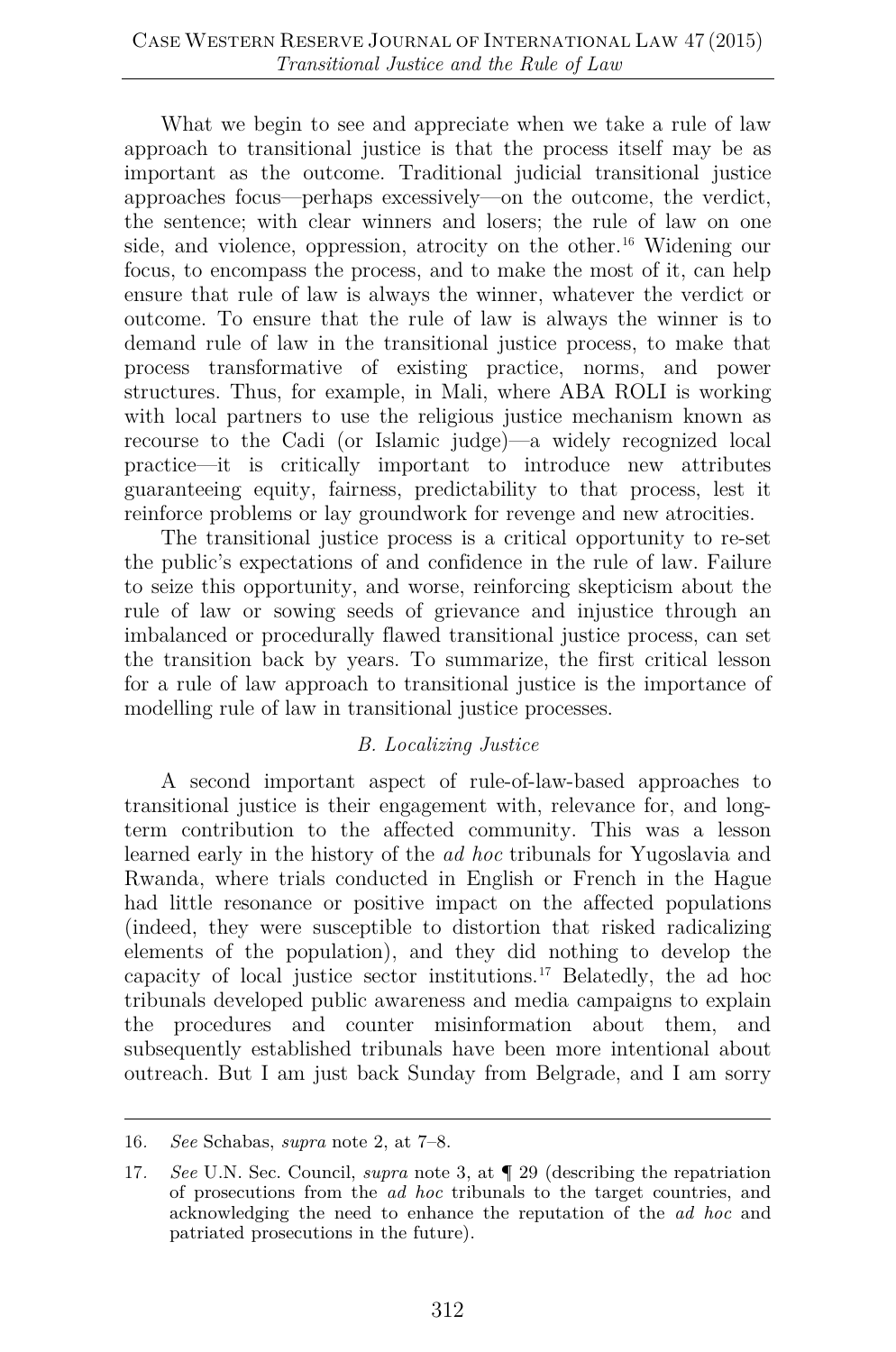to report that the Hague Tribunal still has little resonance or credibility with the local population. This is not to say it was a mistake, but that a rule of law approach to accountability might have taken us down a different and more impactful path. More successful in rule of law terms has been the special war crimes chamber in Belgrade, with verdicts that have more resonance and impact locally. And it serves as an important incubator of rule of law reform, for example in the introduction of a new adversarial criminal procedure code, now being rolled out in all criminal proceedings.

More recent years have seen a proliferation of such hybrid and special court models located in or near situation countries and tapping national as well as international figures as prosecutors and judges. These processes not only promise to be better understood by affected populations, they also develop critical justice sector infrastructure and human capital that is essential for re-establishing the rule of law over the long term.[18](#page-9-0)

An appreciation for the benefits of local understanding and ownership of accountability efforts also informed the design of the International Criminal Court, its complementarity regime, and the primacy that it gives to national proceedings over international justice[.19](#page-9-1) Ironically, however, the Yugoslavia and Rwanda tribunals, through their practice of transferring cases back to national jurisdictions once certain conditions are met, have in the end done more to spur rule of law development in the affected countries than has the International Criminal Court in the situations under its jurisdiction. Prioritizing rule of law in transitional justice efforts might suggest a different approach to the ICC's complementarity jurisprudence, one that is more deferential to national prosecutorial discretion, where that discretion is exercised in a manner consistent with the rule of law. A rule-of-law-based approach also dictates the development of mechanisms for transfer of cases to capable national courts, as in the Rule 11*bis* practice of the *ad hoc* tribunals,<sup>[20](#page-9-2)</sup> and, of course, investment in national capacity, or "positive complementarity," such as the work that ABA ROLI and other

- <span id="page-9-1"></span>19. Rome Statute of the International Criminal Court art. 17, July 17, 1998, 2187 U.N.T.S. 3.
- <span id="page-9-2"></span>20. Rules of Procedure and Evidence of the International Tribunal for the Prosecution of Persons Responsible for Serious Violations of International Humanitarian Law Committed in the Territory of the Former Yugoslavia since 1991 rule 11*bis*, Jul. 24, 2009, U.N. Doc. IT/32/Rev. 43, *available at* http://www.icty.org/ x/file/ Legal% 20Library/Rules\_procedure\_evidence/IT032\_Rev43\_en.pdf.

<span id="page-9-0"></span><sup>18</sup>*. See, e.g*., *Introduction to the ECCC*, EXTRAORDINARY CHAMBERS IN CTS. CAMBODIA, http://www.eccc.gov.kh/en/about-eccc/introduction (last visited Apr. 20, 2015) (describing the hybrid nature of the ECCC, which follow a mixture of Cambodian and international procedures).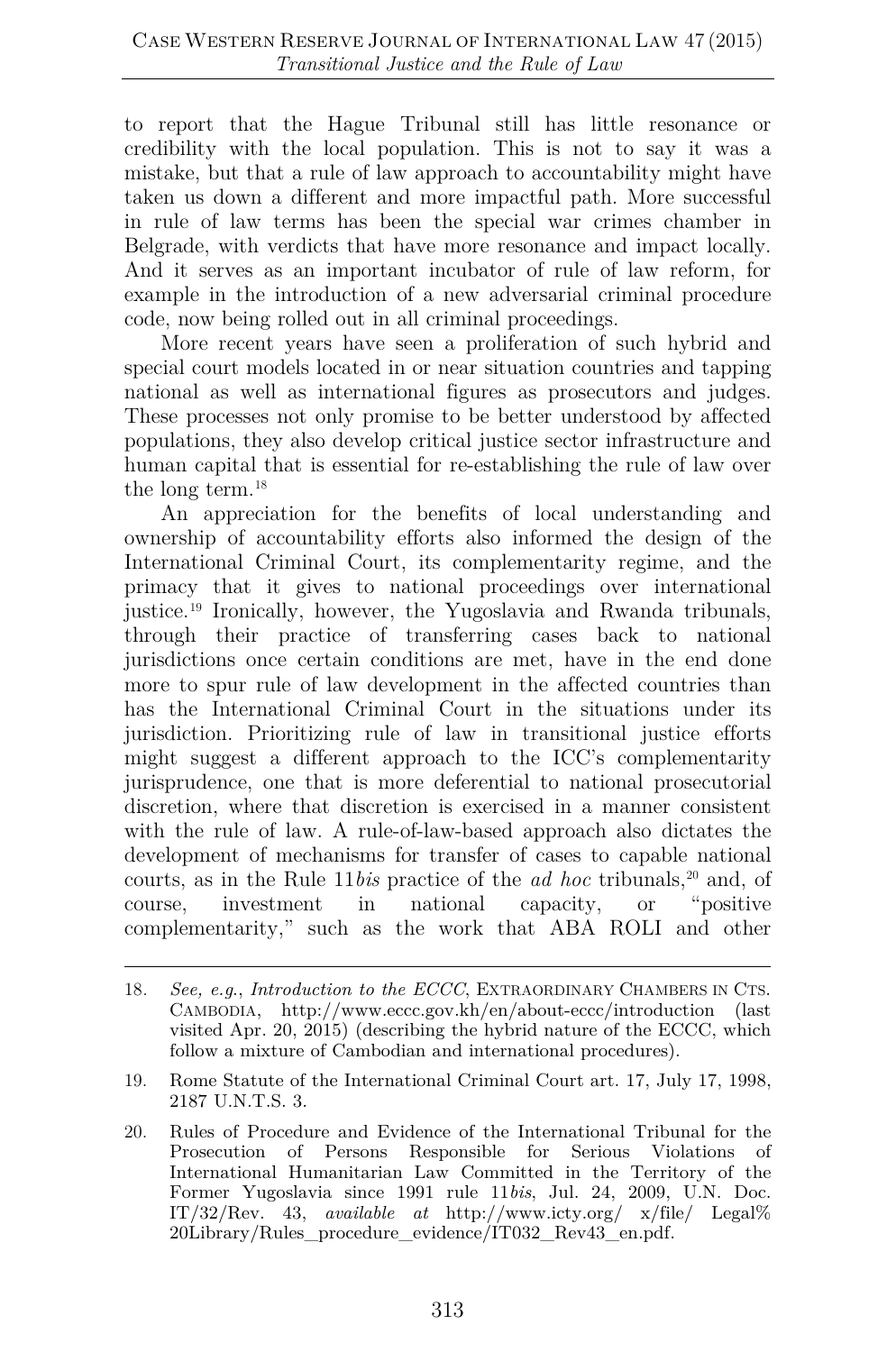international development groups are undertaking in the Democratic Republic of Congo, to support the country's mobile court system in trying gross violations in national and military courts.[21](#page-10-0) And a rule of law approach would also commend strategies such as that used by the ICC in the Ntanganda case, where the court is conducting the hearing on confirmation of the charges in Bunia, the district in which the atrocities are alleged to have been perpetrated in 2003.

Conceiving of transitional justice principally as a rule of law development project also invites adaptation of valuable consultative and participatory approaches to engaging local populations in transitional justice process design. Local consultation and ownership have long been recognized as essential to the effectiveness and sustainability of rule of law development efforts. More recently, these methodologies have been deployed in transitional justice process design and are the subject of a new USAID practice guide on "Community Participation in Transitional Justice" developed by the ABA Rule of Law Initiative on the basis of its field work in this arena.[22](#page-10-1) Such methodologies take as the starting point for transitional justice project design a deep understanding of the local social, economic, and political context and broad consultation among justice stakeholders about their needs, interests, and expectations of transitional justice. These consultative processes can yield solutions that are locally meaningful, address real contemporary needs, and would not be apparent to outsiders. Thus, for example, in the case featured in the USAID guide, we worked with a community that because of thirty years of violence and oppression had been physically and economically isolated. The community wanted the crimes they had suffered recognized and vindicated, but they also wanted a solution that would help address their contemporary needs. Consultation with the affected population identified as a transitional justice solution the building of a road connecting the remote area to the city and dedicating the road to the memory of victims of the prior repression.

Such participatory or consultative processes can not only produce valuable transitional justice strategies but also lay an important foundation for the long-term rule of law, by empowering local populations and equipping them to play an on-going important rule of law role in advocating local interests and holding powerful actors

<span id="page-10-0"></span><sup>21</sup>*. See Rule of Law Programs in the Democratic Republic of the Congo*, AM. BAR. ASS'N RULE OF LAW INITIATIVE, http://www.americanbar.org/ advocacy/rule\_of\_law/where\_we\_work/africa/democratic\_republic\_co ngo/programs.html#judicial\_reform (last visited Apr. 20, 2015).

<span id="page-10-1"></span><sup>22.</sup> U.S. AGENCY FOR INT'L DEV., COMMUNITY PARTICIPATION IN TRANSITIONAL JUSTICE: A ROLE FOR PARTICIPATORY RESEARCH (2014), *available at* http://www.usaid.gov/ sites/default/files/ documents/1866/ CPTJUSAID.pdf.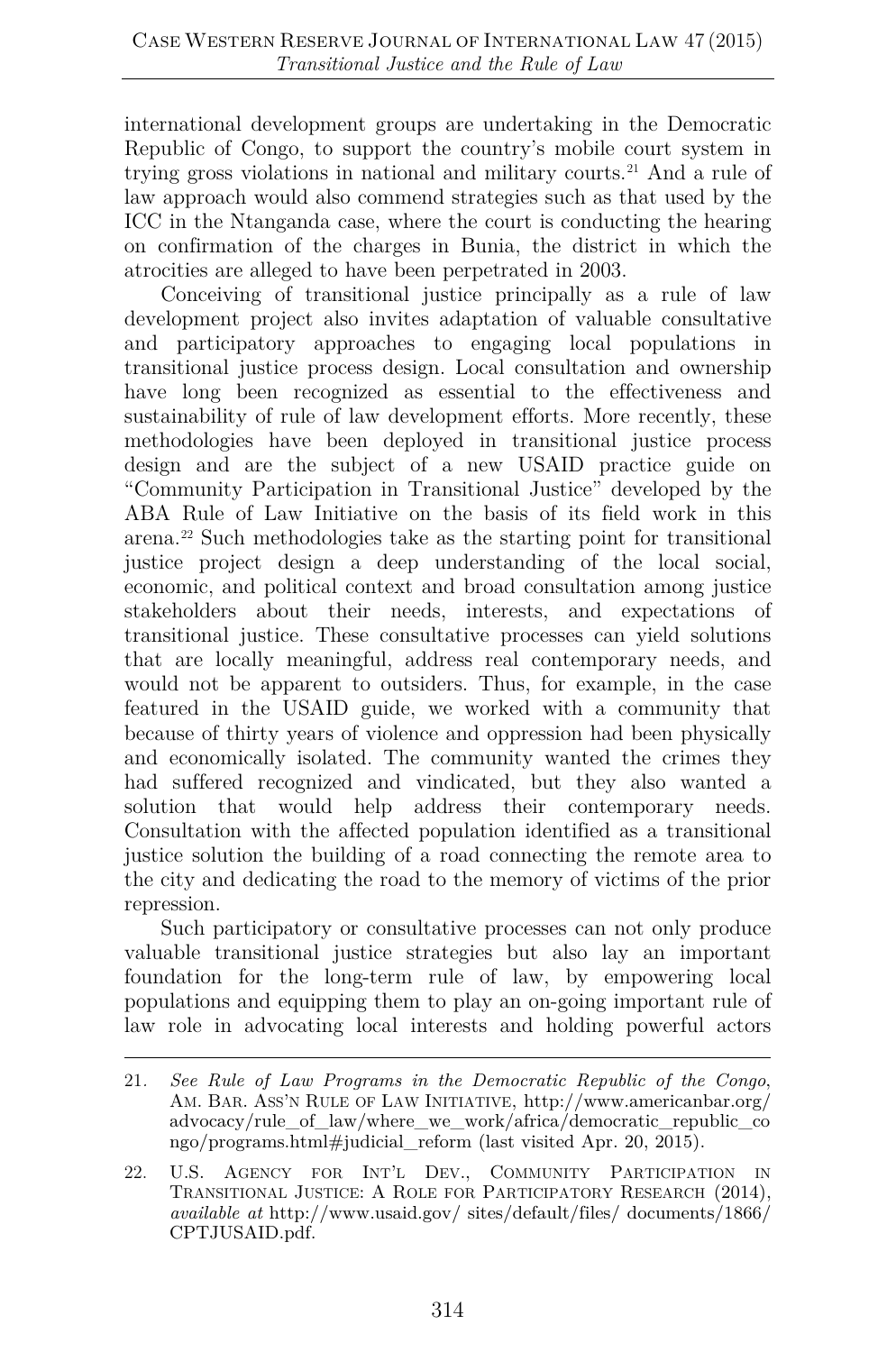accountable. This is also the strategy we are pursuing in Mali, where ABA ROLI has facilitated publication of a transitional justice strategy, drawn from community dialogue. The strategy itself is an important outcome, but so too is the experience of participation, empowerment, and peaceful expression of grievances and expectations.

One important condition for participatory approaches' success and contribution to the long-term rule of law is a fit between the local participatory process and the expectations it creates on the one hand, and the outcomes that are politically or practically possible on the other. A mismatch that leaves local needs and expectations unsatisfied can reinforce feelings of injustice and undermine the rule of law. Thus, a critical element of such participatory or bottom-up transitional justice strategies is that they be integrated into statedriven transitional justice initiatives and that there is political will for their implementation.

To summarize, a critical dimension of a rule of law approach to transitional justice is that the transitional justice process is localized, physically situated as close to the site where the crimes took place as is possible, ideally implemented through national and local institutions, and with input to the design and remedy from the affected population.

#### *C. Pursuing a Multi-faceted, Iterative and Long-term Strategy*

A third effect of taking a rule of law approach to transitional justice is that it expands both our tool box and our time horizon.

In the transitional justice field, we tend to talk about measures or mechanisms, discrete time-bound projects that provide an accounting and bring closure. In the rule of law development field, we speak of programs and strategies that by definition are never done, that are iterative, responsive to unfolding developments, needs, opportunities. Rule of law development efforts employ a wide range of tactics, from legal reform to training, litigation and legal services to public education campaigns. Each of these can have, at least implicitly, a transitional justice component—providing an accounting, righting a wrong, setting the record straight, or providing a remedy, often systemic rather than individual, but—I would argue—justice nonetheless.

I was recently in Charleston, South Carolina, and I was struck by the tangible steps at transitional justice I could see the local authorities taking, the plaques honoring the work that Thurgood Marshall and Martin Luther King did to end segregation, tributes to the federal judge who issued a landmark desegregation decision in the local courthouse, a clear effort on the part of local authorities to account for past wrongs and take pride in, take ownership of, a new rule of law future. You may have read of the Equal Justice Initiative's efforts to account for widespread lynchings in the south between the Civil War and World War II. In a recent report, they have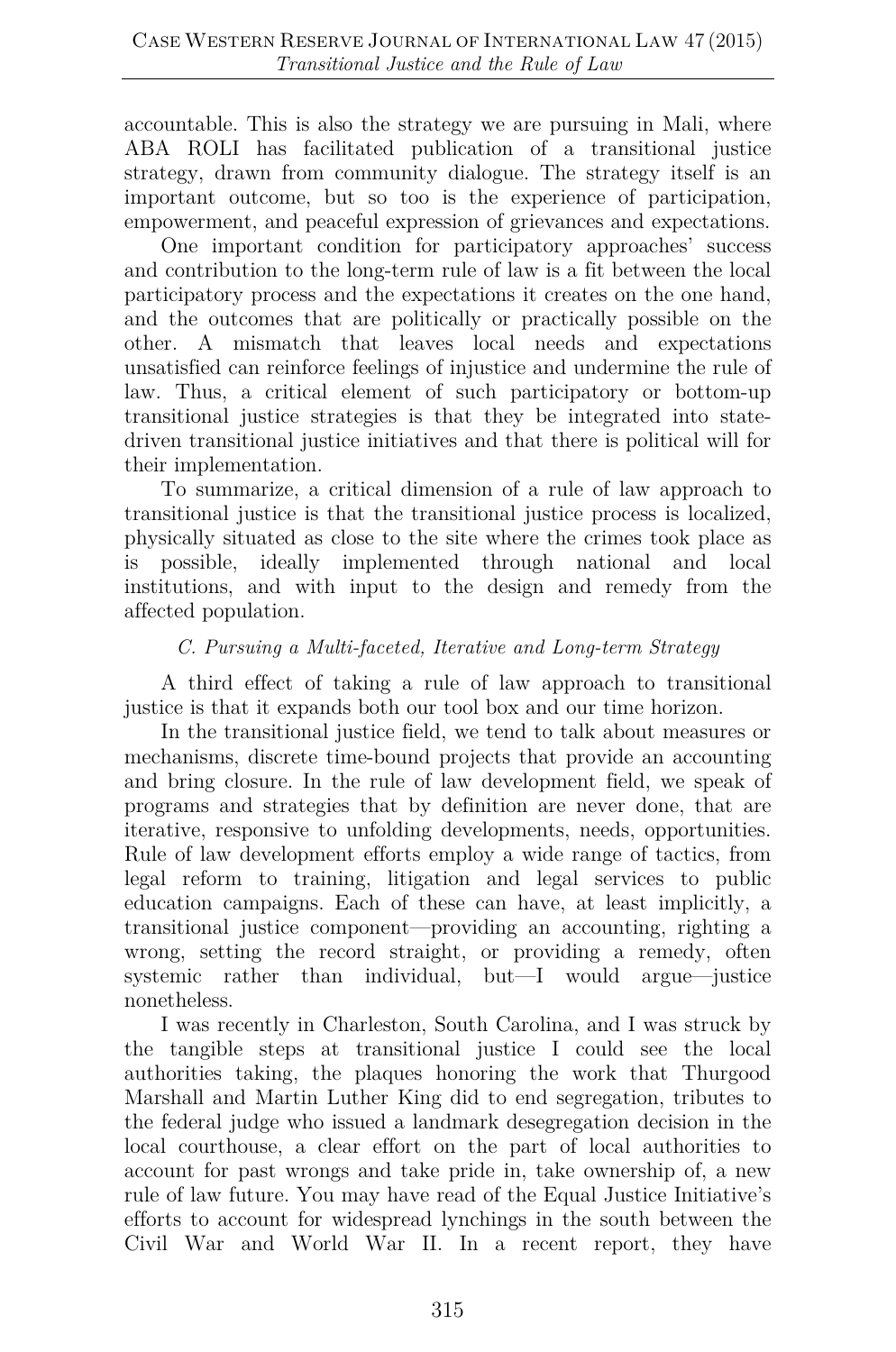documented 4000 such murders, used to enforce Jim Crow laws and segregation, often carried out in public and attracting hundreds and even thousands of spectators, and they are now advocating that the sites of these lynchings be publicly marked with memorials.<sup>[23](#page-12-0)</sup> This is important transitional justice work with equally important rule of law impact. I think the national conversation we've been having about discriminatory and excessive use of force by police and the Justice Department's recent report on policing in Ferguson, MO is also a part of this transitional justice story, as is my own organization, the ABA's, work on over-incarceration in our country and the school to prison pipeline that disproportionately affects minority populations. All of this can be understood as transitional justice, providing an important step toward a more robust and inclusive rule of law.

Taking a traditional judicial process approach to transitional justice, one would not be very satisfied with accountability for slavery, segregation, and all of the related violence that has occurred in the United States over the past 300 years. A rule of law frame provides a different take on this failed transitional justice effort, an appreciation that this is a long process, and that we still have many mechanisms at our disposal to provide an accounting, to reconcile that past with a rule of law future. I want to be very clear here, I'm not urging complacency or patience, actually the opposite; I am urging a conceptual move that I think can turn grievance and guilt and defeat into a strategy for accountability, reckoning and reform that cannot undo the wrongs of the past—indeed, no transitional justice process can do that—but can avoid further victimization and make a difference in the future.

# IV. Conclusion: Rule of Law as A Holistic Approach to Transitional Justice, Finding What Works

Twenty years of experience in the modern era of transitional justice has underscored the importance of holistic solutions that combine community-based processes of truth-telling and reconciliation with formal accountability and reparations regimes. Such calls often refer to the importance of taking account of the rule of law context in question to develop effective transitional justice solutions. In my talk today, I'm suggested flipping this approach, putting rule of law development as the principal goal of transitional justice, and developing a holistic transitional justice strategy that serves this goal.

I've suggested a few ways in which I think this re-orientation would change the way we think about and do transitional justice. But these are based primarily on anecdotal field experience. This emphasis

<span id="page-12-0"></span><sup>23</sup>*. Lynching in America: Confronting the Legacy of Racial Terror*, EQUAL JUST. INITIATIVE (2014), http://www.eji.org/lynchinginamerica.